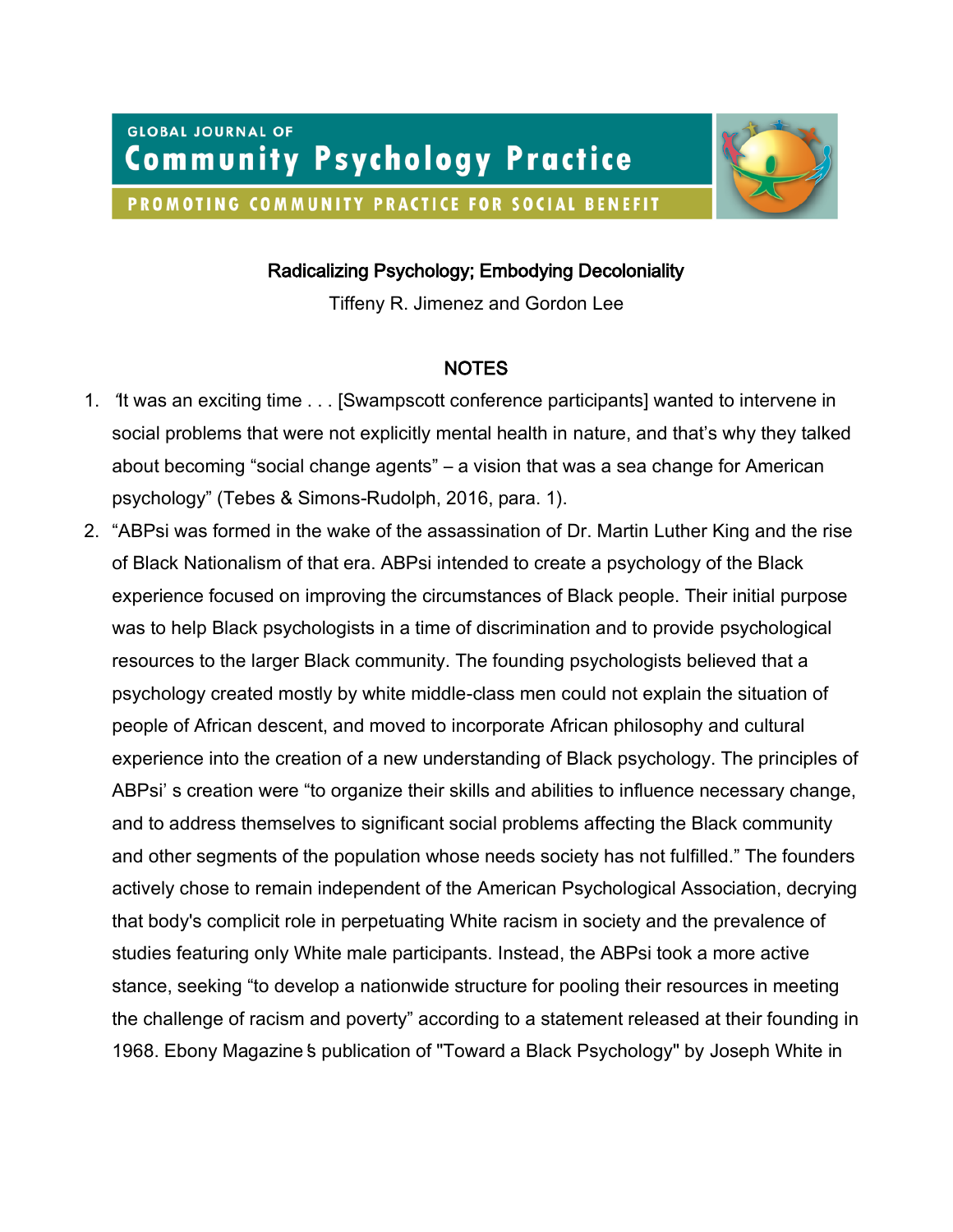1970 was a landmark in setting the tone and direction of the emerging field of Black Psychology" (Wikipedia, n.d.b)

- 3. "The Radical Therapist was a journal that emerged in the early 1970s in the context of the counter-culture and the radical U.S. antiwar movement. It was an "alternate journal" in the mental health field that published 12 issues between 1970 and 1972, and "voiced pointed criticisms of psychiatrists during this period". It was run by a group of psychiatrists and activists who believed that mental illness was best treated by social change, not behaviour modification. Their motto was "Therapy means social, political and personal change, not adjustment".  $[2]$  Why have we begun another journal? No other publication meets the need we feel exists: to unite all people concerned with the radical analysis of therapy in this society. It is time we grouped together and made common cause. We need to exchange experience and ideas, and join others working toward change. The other "professional" journals are essentially establishment organs which back the status quo on most controversial issues… We need a new forum for our views. In the midst of a society tormented by war, racism, and social turmoil, therapy goes on with business as usual. In fact, therapists often look suspiciously at social change and label as 'disturbed' those who press towards it. Therapy today has become a commodity, a means of social control. We reject such an approach to people`s distress. We reject the pleasant careers with which the system rewards its adherents. The social system must change, and we will be workers toward such change" (Wikipedia, n.d.e)
- 4. "Frantz Omar Fanon, also known as Ibrahim Frantz Fanon, was a French West Indian psychiatrist and political philosopher from the French colony of Martinique. His works have become influential in the fields of post-colonial studies, critical theory and Marxism. As well as being an intellectual, Fanon was a political radical, Pan-Africanist, and Marxist humanist concerned with the psychopathology of colonization and the human, social, and cultural consequences of decolonization. In the course of his work as a physician and psychiatrist, Fanon supported the Algeria's War of independence from France and was a member of the Algerian National Liberation Front. For more than five decades, the life and works of Frantz Fanon have inspired national-liberation movements and other radical political organizations in Palestine, Sri Lanka, South Africa, and the United States. He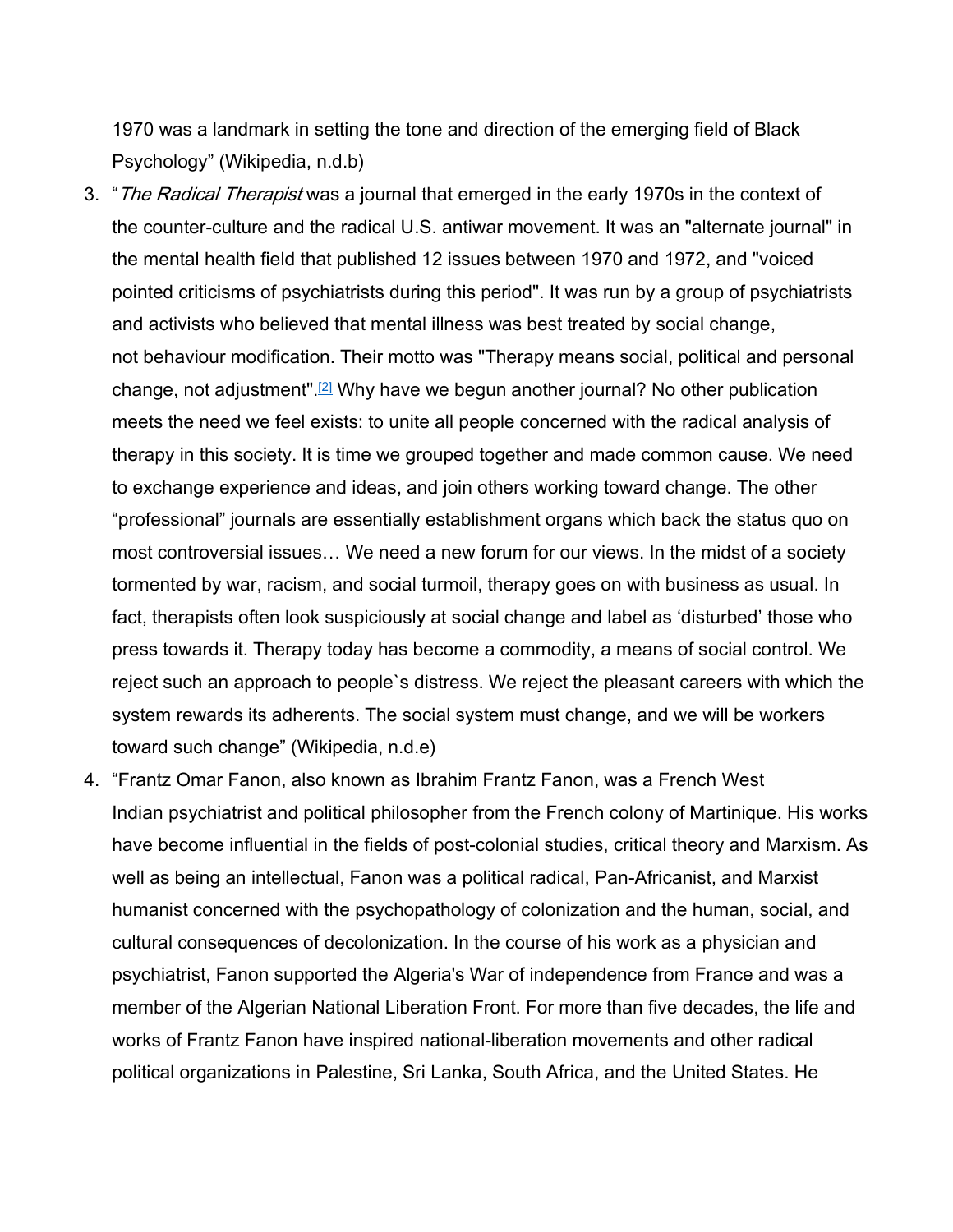formulated a model for community psychology, believing that many mental-health patients would do better if they were integrated into their family and community instead of being treated with institutionalized care" (Wikipedia, n.d.d).

- 5. "Césaire's 'Discourse on Colonialism' challenges the narrative of the colonizer and the colonized. This text criticizes the hypocrisy of justifying colonization with the equation 'Christianity=civilized, paganism=savagery' comparing white colonizers to 'savages.' Césaire writes that 'no one colonizes innocently, that no one colonizes with impunity either' concluding that 'a nation which colonizes, that a civilization which justifies colonization and therefore force—is already a sick civilization.' He condemns the colonizers, saying that though the men may not be inherently bad, the practice of colonization ruins them. He also examines the effects colonialism has on the colonized, stating that 'colonization = "thingification'", where because the colonizers are able to 'other' the colonized, they can justify the means by which they colonize" (Wikipedia, n.d.a)
- 6. Carter Godwin Woodson (December 19, 1875 April 3, 1950) was an American historian, author, journalist, and the founder of the Association for the Study of African American Life and History. He was one of the first scholars to study the history of the African diaspora, including African-American history. Carter G. Woodson was born in New Canton, Virginia on December 19, 1875, the son of former slaves, Anne Eliza (Riddle) and James Henry Woodson. His parents were both illiterate and his father, who had helped the Union soldiers during the Civil War, supported the family as a carpenter and farmer. The Woodson family were extremely poor, but proud as both his parents told him that it was the happiest day of their lives when they became free. Convinced that the role of his own people in American history and in the history of other cultures was being ignored or misrepresented among scholars, Woodson realized the need for research into the neglected past of African Americans. Along with William D. Hartgrove, George Cleveland Hall, Alexander L. Jackson, and James E. Stamps, he founded the Association for the Study of Negro Life and History on September 9, 1915, in Chicago. Woodson described the purpose of the ASNLH as the "scientific study" of the "neglected aspects of Negro life and history" by training a new generation of blacks in historical research and methodology. Believing that history belonged to everybody, not just the historians,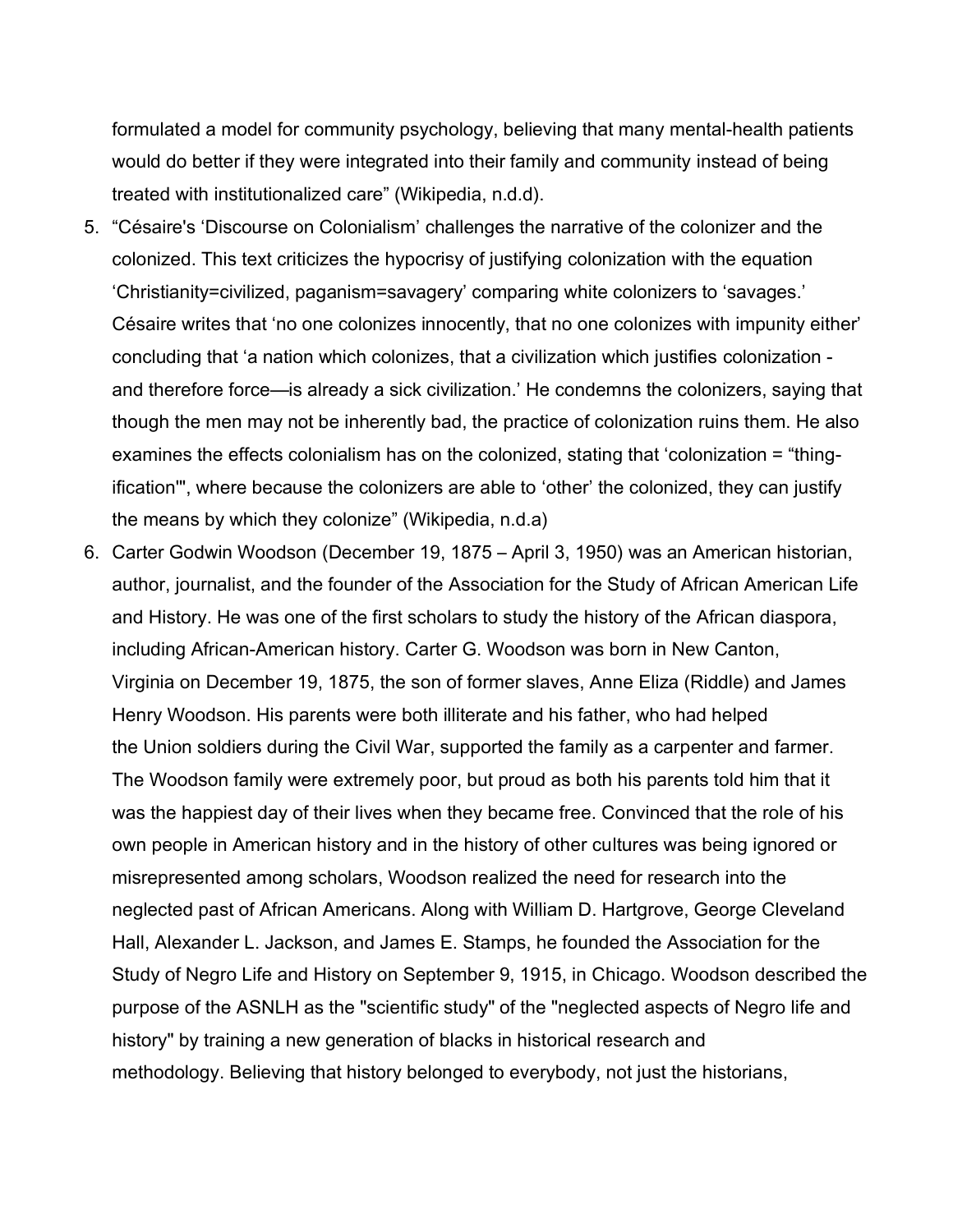Woodson sought to engage black civic leaders, high school teachers, clergymen, women's groups and fraternal associations in his project to improve the understanding of Afro-American history" (Wikipedia, n.d.c).

- 7. William Edward Burghardt Du Bois (February 23, 1868 August 27, 1963) was an American sociologist, socialist, historian, civil rights activist, Pan-Africanist, author, writer and editor. Born in Great Barrington, Massachusetts, Du Bois was one of the founders of the National Association for the Advancement of Colored People (NAACP) in 1909. Racism was the main target of Du Bois's polemics, and he strongly protested against lynching, Jim Crow laws, and discrimination in education and employment. His cause included people of color everywhere, particularly Africans and Asians in colonies. He was a proponent of Pan-Africanism and helped organize several Pan-African Congresses to fight for the independence of African colonies from European powers" (Wikipedia, n.d.f).
- 8. The film, the Truman Show, is a good illustration of the principle of horizons. See also Constructing the Self, Constructing America (Cushman, 1995).
- 9. The film, The Matrix, provides one depiction of what how our experience and perspective on the world can shift through increased consciousness of the structures embedded within these ideologies and what it means to "delink".
- 10. See a recent interview with Walter Mignolo here: [https://www.e-ir.info/2017/01/21/interview](https://www.e-ir.info/2017/01/21/interview-walter-mignolopart-2-key-concepts/?fbclid=IwAR0gyRhaOBAkwT2kcEaeqnxREYuftssWYmT_F83JQQQLpwUJdb9RAWLuBcY)[walter-mignolopart-2-key](https://www.e-ir.info/2017/01/21/interview-walter-mignolopart-2-key-concepts/?fbclid=IwAR0gyRhaOBAkwT2kcEaeqnxREYuftssWYmT_F83JQQQLpwUJdb9RAWLuBcY)[concepts/?fbclid=IwAR0gyRhaOBAkwT2kcEaeqnxREYuftssWYmT\\_F83JQQQLpwUJdb9R](https://www.e-ir.info/2017/01/21/interview-walter-mignolopart-2-key-concepts/?fbclid=IwAR0gyRhaOBAkwT2kcEaeqnxREYuftssWYmT_F83JQQQLpwUJdb9RAWLuBcY) **[AWLuBcY](https://www.e-ir.info/2017/01/21/interview-walter-mignolopart-2-key-concepts/?fbclid=IwAR0gyRhaOBAkwT2kcEaeqnxREYuftssWYmT_F83JQQQLpwUJdb9RAWLuBcY)**
- 11. This includes: racial justice, environmental justice, disability justice, epistemological justice, sociolinguistic justice…etc.
- 12. At a mtg. in May, 2018, there was a discussion about oppression, trauma, and what it feels like. There was a sense that it was bigger than just what was in front of one, that it had multiple arms - that it sometimes hit one from not just the front, but from the sides and the back, where one couldn't see it. Someone said "it feels like an octopus!" Then, someone went up to the board and drew an Octopus. When we saw the picture, everyone went "oh yes!" It resonated at a deeper level. There was a collective sense that we had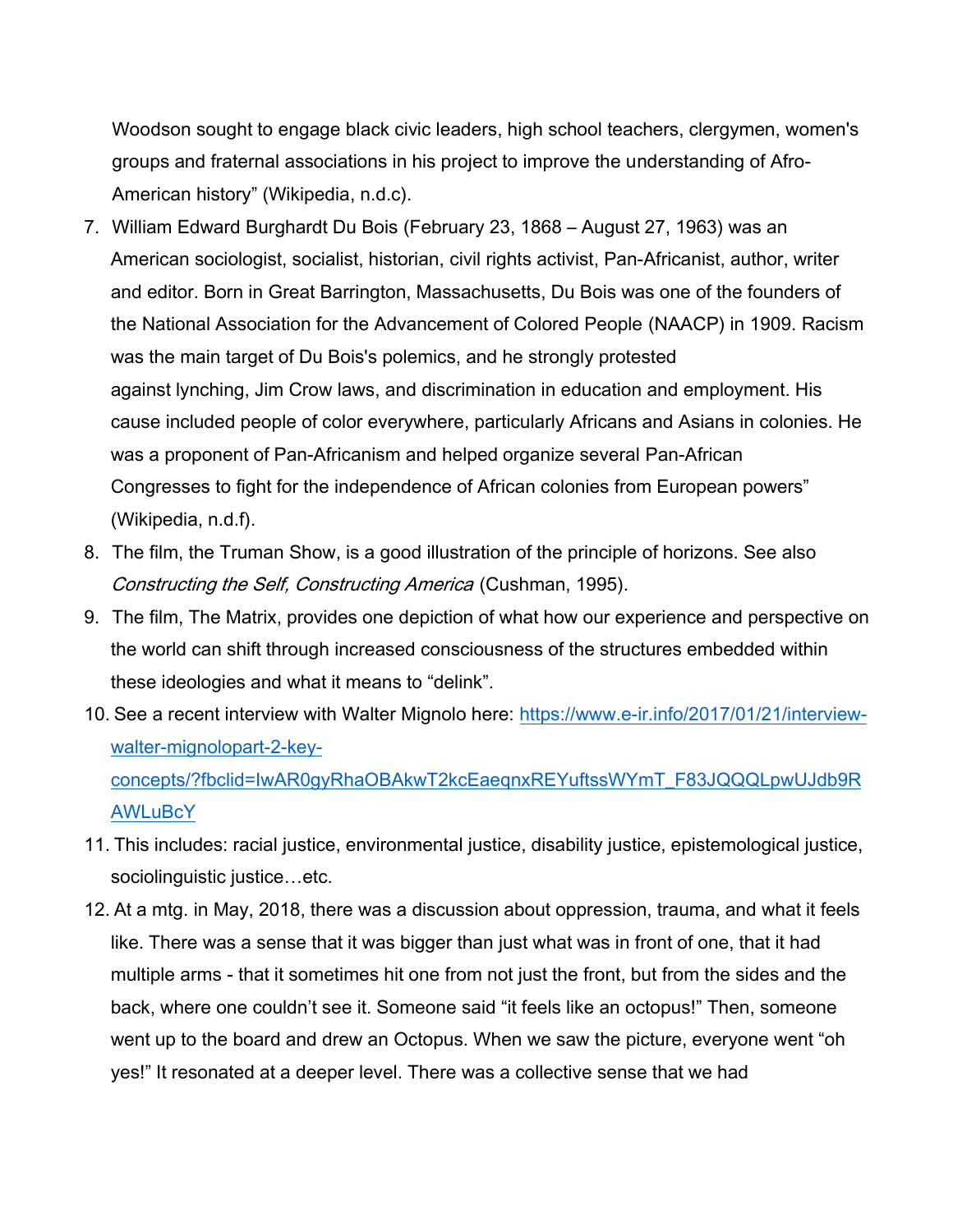named "something." It was "just a feeling." However, it turned out that this feeling led us towards what has become a central image of a 3-4 year project, and an image that has been used by others beyond our Village to explain similar phenomena. You will find an image of this conceptual octopus as it manifested on a whiteboard in Part 3 of this paper. (See:<https://coco-net.org/white-supremacy-culture-in-organizations/>

- 13.Another term used to reference the CMP/Octo. To quote my sister, Anasuya Isaacs, from our "We Will Dance with Mountains" course: "We live in the Patrix disguised as a matrix holding up misogyny sneakily."
- 14.The cultural injustice that occurs when the concepts and categories by which people understand themselves and their world are replaced or adversely affected by the concepts and categories of the colonizer.
- 15.This autobiography by Mexican-American writer, Richard Rodriguez, called "Hunger of Memory: The Education of Richard Rodriguez" tells his story of cultural loss through language and education. He tells us: Once upon a time, I was a 'socially disadvantaged' child. An enchantedly happy child. Mine was a childhood of intense family closeness. And extreme public alienation. Thirty years later I write this book as a middle-class American man. Assimilated... It is education that has altered my life."
- 16.For more information on the Chilean poet, Pablo Neruda:

<https://www.poetryfoundation.org/poets/pablo-neruda>

- 17.Maori communities and Indigenous scholars in New Zealand have framed it this way. Kupe is a Maori ancestor who knew the world through his own traditions and ways of knowing (epistemologies). James Cook, the English colonizer, knew the world through the European "sciences." These two epistemological systems lead to two very different ways of being. The assertion of hegemony of one over the other was and is part of the project of coloniality. The reclamation and practice of their non-European epistemology is part of their vision for the present and the future.
- 18.The concept of "post-activism" was coined by Bayo Akomolafe as "a new form of deinstitutionalized activism, if you will – represents a leap into the dark…embracing the unknown." See: <https://www.bayoakomolafe.net/post/the-times-are-urgent-lets-slow-down>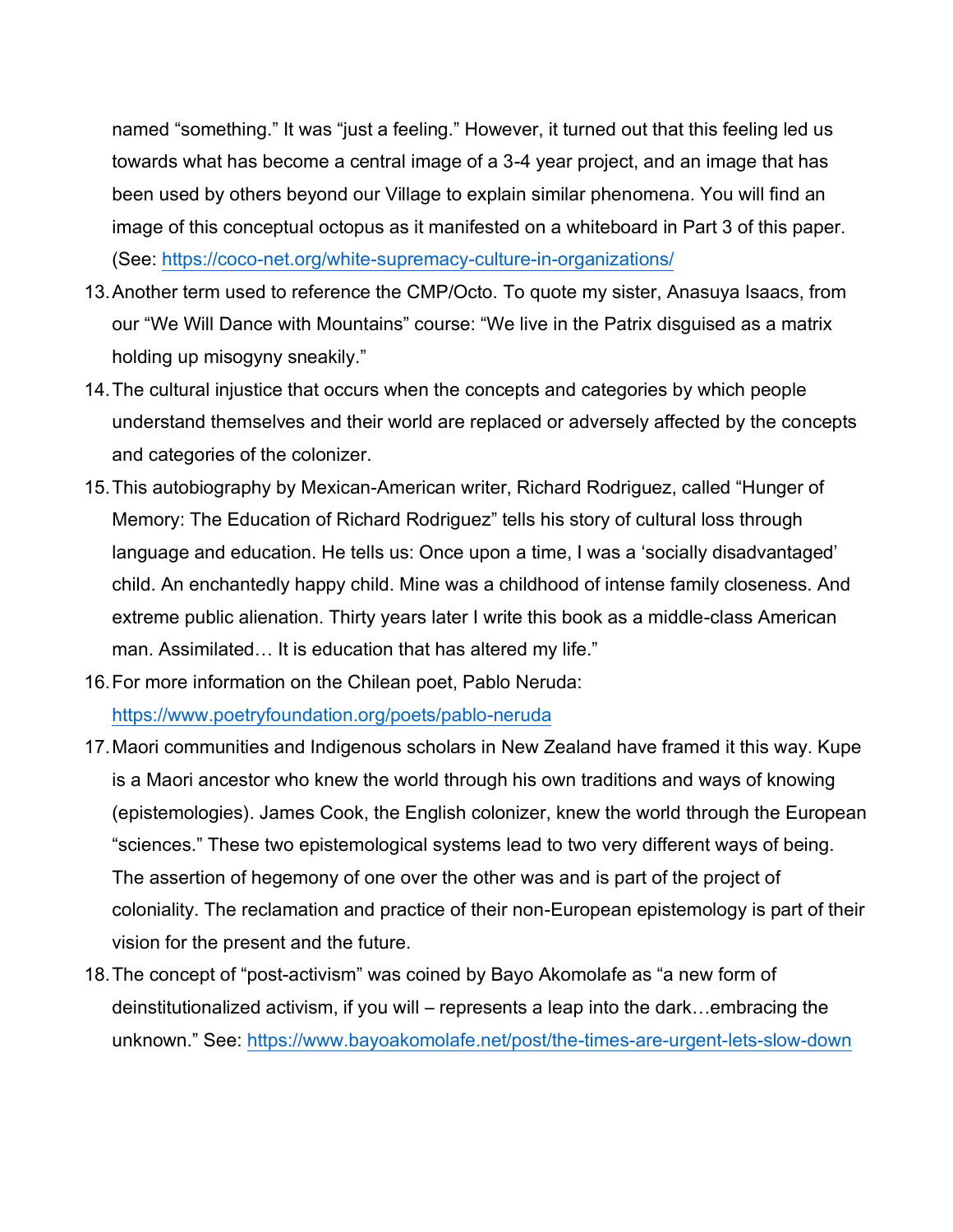- 19.The Racial Justice Action Group and the Racial Justice in Praxis project; projects developed in 2016-18 as part of PsySR (Psychologists for Social Responsibility), a national group formed in the early 1980s.
- 20."I am traumatized. I am oppressed. I am not responsible for nor was I the cause of my trauma. What happened to me, my ancestors, and my community(s) occurred and continues to occur in the context of a larger story." The trauma is not Who-You-Are; the trauma is what happened to you (M. James, personal communication, July 21, 2021)
- 21.The world of you (Maldonado-Torres, 2016).
- 22. Full speech, *parole pleine*, is a term developed by Jacques Lacan in the early 1950s (D. Bell, personal communication, January 12, 2022).
- 23.The practice requires access to and the use of the non-cognitive. It requires emotional and psychological labor.
- 24.Discussions with Nahid Nasrat, a transnational feminist, and former president of Division 48, Peace Psychology, of the APA.
- 25.The canoe as a vessel that holds one and one's community on a journey, literal and metaphorical; political and psychological, as told by and reflected in many communities of Oceania in the context of their journeying across the Pacific Ocean.
- 26.For those of us who feel that we are not part of a people or community, we suggest that this is a condition of alienation, of erasure and forgetting, not of our own volition, but rather part of a social and psychological process. That is rooted in modernity and dis-embodiment.
- 27."Who taught you to hate the texture of your hair? Who taught you to hate the color of your skin? To such extent you bleach, to get like the white man. Who taught you to hate the shape of your nose and the shape of your lips? Who taught you to hate yourself from the top of your head to the soles of your feet? Who taught you to hate your own kind? Who taught you to hate the race that you belong to so much so that you don't want to be around each other? No . . . Before you come asking Mr. Muhammad does he teach hate, you should ask yourself who taught you to hate being what God made you. We don't steal, we don't gamble, we don't lie and we don't cheat. You can't get into a whiskey bottle without getting past a government seal. You can't buy a deck of cards without getting past a government seal. Here the white man makes the whiskey then puts you in jail for getting